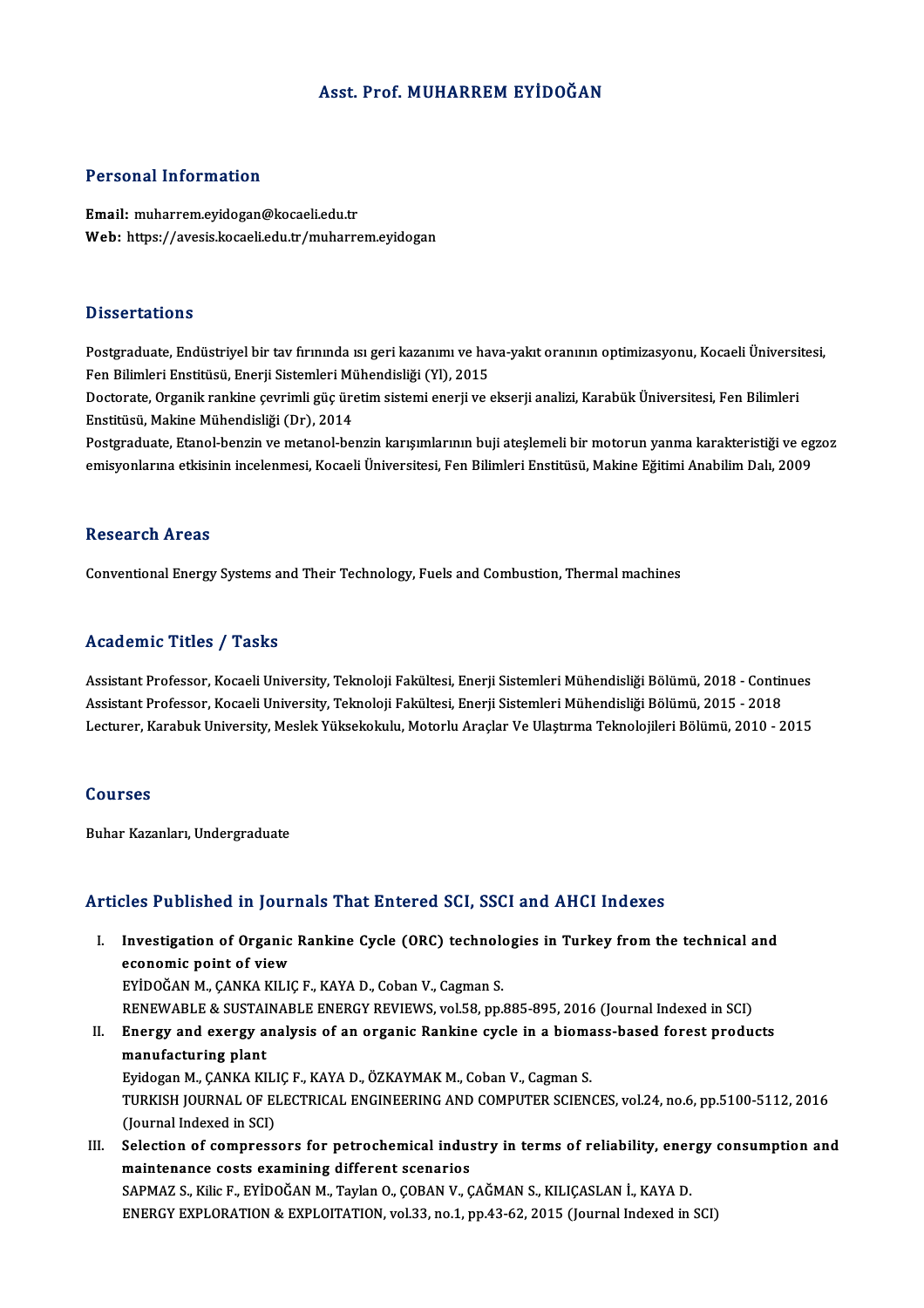IV. Energy Saving and Emission Reduction Opportunities in Mixed-Fueled Industrial Boilers<br>Kava D. Evidegen M. Kilja E. Cav. V. Cagman S. Coban V. Energy Saving and Emission Reduction Opportuni<br>Kaya D., Eyidogan M., Kilic F., Cay Y., Cagman S., Coban V.<br>ENWIRONMENTAL PROCRESS & SUSTAINARLE ENERCY. Energy Saving and Emission Reduction Opportunities in Mixed-Fueled Industrial Boilers<br>Kaya D., Eyidogan M., Kilic F., Cay Y., Cagman S., Coban V.<br>ENVIRONMENTAL PROGRESS & SUSTAINABLE ENERGY, vol.33, no.4, pp.1350-1356, 201 Kaya D., Eyidogan M., Kilic F., Cay Y., Cagman S., Coban V.<br>ENVIRONMENTAL PROGRESS & SUSTAINABLE ENERGY, vol.33, no.4, pp.1350-1356, 2014 (Journal Indexed<br>V. ENERGY SAVING AND EMISSION REDUCTION OPPORTUNITIES IN AN INDUSTR ENVIRONME<br>ENERGY SA<br>FURNACES<br>Evidosen M ENERGY SAVING AND EMISSION RED<br>FURNACES<br>Eyidogan M., Kaya D., Dursun S., Taylan O.<br>JOUPNAL OF THE EACULTY OF ENCINEER FURNACES<br>Eyidogan M., Kaya D., Dursun S., Taylan O.<br>JOURNAL OF THE FACULTY OF ENGINEERING AND ARCHITECTURE OF GAZI UNIVERSITY, vol.29, no.4, pp.735-743,<br>2014 (Journal Indoxed in SCI) Eyidogan M., Kaya D., Dursun S<br>JOURNAL OF THE FACULTY OF<br>2014 (Journal Indexed in SCI)<br>An anargy officiancy analys JOURNAL OF THE FACULTY OF ENGINEERING AND ARCHITECTURE OF GAZI UNIVERSITY, vol.29, no.4, pp.735-743<br>2014 (Journal Indexed in SCI)<br>VI. An energy efficiency analysis of an industrial reheating furnace and an implementation o 2014 (Journal Indexed in S<br>An energy efficiency and<br>enhancements methods<br>FULINGE Fore D. Filio F. L An energy efficiency analysis of an industrial reheating furnace and<br>enhancements methods<br>KILINÇ E., Kaya D., Kilic F., Eyidogan M., ÖZKAYMAK M., Taylan O., Pedrycz W.<br>ENEPCY EYPLORATION & EYPLOTATION Vel 32 no 6 nn 999 19 enhancements methods<br>KILINÇ E., Kaya D., Kilic F., Eyidogan M., ÖZKAYMAK M., Taylan O., Pedrycz W.<br>ENERGY EXPLORATION & EXPLOITATION, vol.32, no.6, pp.989-1003, 2014 (Journal Indexed in SCI) KILINÇ E., Kaya D., Kilic F., Eyidogan M., ÖZKAYMAK M., Taylan O., Pedrycz W.<br>ENERGY EXPLORATION & EXPLOITATION, vol.32, no.6, pp.989-1003, 2014 (Journal Indexed in SCI)<br>VII. Energy exergy efficiencies and environmenta ENERGY EXPLORATION<br>Energy exergy efficie<br>facility steam boiler<br>Kava D. Evidesen M. Ö Energy exergy efficiencies and environmental effects of mixed fuelled (solid plus gas) indus<br>facility steam boiler<br>Kaya D., Eyidogan M., ÖZKAYMAK M., Turhan F., KILINÇ E., KAYABAŞI E., Sahin Z., Sonverdi E., SELİMLİ S.<br>JOU facility steam boiler<br>Kaya D., Eyidogan M., ÖZKAYMAK M., Turhan F., KILINÇ E., KAYABAŞI E., Sahin Z., Sonverdi E., SELİMLİ S. VIII. Impact of alcohol-gasoline fuel blends on the exhaust emission of an SI engine<br>CANAKCI M., ÖZSEZEN A. N., ALPTEKIN E., Evidogan M. JOURNAL OF THE ENERGY INSTITUTE, vol.86, no.4, pp.194-201, 2013 (Journal Indexed in SCI) RENEWABLE ENERGY, vol.52, pp.111-117, 2013 (Journal Indexed in SCI) CANAKCI M., ÖZSEZEN A. N. , ALPTEKİN E., Eyidogan M.<br>RENEWABLE ENERGY, vol.52, pp.111-117, 2013 (Journal Indexed in SCI)<br>IX. INVESTIGATION OF THE EFFECTS OF ETHANOL-GASOLINE AND METHANOL-GASOLINE BLENDS ON<br>THE COMPUSTION P RENEWABLE ENERGY, vol.52, pp.111-117, 2013 (Journal Indexed in SCI)<br>INVESTIGATION OF THE EFFECTS OF ETHANOL-GASOLINE AND METHANOL-GASOLINE BLE<br>THE COMBUSTION PARAMETERS AND EXHAUST EMISSIONS OF A SPARK IGNITION ENGINE<br>EVID INVESTIGATION OF THE EFFECTS OF ETHANOL-GASOLINE AND ME<br>THE COMBUSTION PARAMETERS AND EXHAUST EMISSIONS OF A SF<br>EYİDOĞAN M., Canakci M., Ozsezen A. N. , Alptekin E., Turkcan A., Kilicaslan I.<br>JOUPNAL OF THE EACULTY OF ENCI THE COMBUSTION PARAMETERS AND EXHAUST EMISSIONS OF A SPARK IGNITION ENGINE<br>EYİDOĞAN M., Canakci M., Ozsezen A. N. , Alptekin E., Turkcan A., Kilicaslan I.<br>JOURNAL OF THE FACULTY OF ENGINEERING AND ARCHITECTURE OF GAZI UNIV EYİDOĞAN M., Canakci M., Ozse<br>JOURNAL OF THE FACULTY OF<br>2011 (Journal Indexed in SCI)<br>Imnast of alsabal sasalina JOURNAL OF THE FACULTY OF ENGINEERING AND ARCHITECTURE OF GAZI UNIVERSITY, vol.26, no.3, pp.499-5(<br>2011 (Journal Indexed in SCI)<br>X. Impact of alcohol-gasoline fuel blends on the performance and combustion characteristics o 2011 (Journal Indexed in SCI)<br>Impact of alcohol-gasoline fuel blends on the p<br>engine<br>Evidogan M., Ozsezen A. N. , CANAKCI M., Turkcan A. X. Impact of alcohol-gasoline fuel blends on the performance and combustion characteristics of an SI FUEL,vol.89,no.10,pp.2713-2720,2010 (Journal Indexed inSCI) Eyidogan M., Ozsezen A. N. , ÇANAKCI M., Turkcan A.<br>FUEL, vol.89, no.10, pp.2713-2720, 2010 (Journal Indexed in SCI)<br>XI. Energy Conservation Opportunities in an Industrial Boiler System<br>Kaya D. EVIDOČAN M. FUEL, vol.89, no.10, pp<br><mark>Energy Conservatio</mark><br>Kaya D., EYİDOĞAN M.<br>JOUPNAL OE ENERCY I Kaya D., EYİDOĞAN M.<br>JOURNAL OF ENERGY ENGINEERING-ASCE, vol.136, no.1, pp.18-25, 2010 (Journal Indexed in SCI) Kaya D., EYİDOĞAN M.<br>JOURNAL OF ENERGY ENGINEERING-ASCE, vol.136, no.1, p<br>XII. Energy Conservation Opportunity in Boiler Systems<br>Kaya D. EVİDOĞAN M. JOURNAL OF ENERGY<br><mark>Energy Conservatio</mark><br>Kaya D., EYİDOĞAN M.<br>JOUPNAL OF ENERCY I Energy Conservation Opportunity in Boiler Systems<br>Kaya D., EYİDOĞAN M.<br>JOURNAL OF ENERGY RESOURCES TECHNOLOGY-TRANSACTIONS OF THE ASME, vol.131, no.3, 2009 (Journal<br>Indeved in SCL) Kaya D., EYİDOČ<br>JOURNAL OF EN<br>Indexed in SCI)

## Articles Published in Other Journals

- I. THERMODYNAMIC EVALUATION OF ORGANIC RANKINE CYCLE CONFIGURATIONS TO INCREASE ENERGY AND EXERGY EFFICIENCY OF BIOGAS COGENERATION POWER PLANT THERMODYNAMIC EVALUATION OF ORG<br>ENERGY AND EXERGY EFFICIENCY OF BI<br>HERGÜL A. S. , EYİDOĞAN M., Cay Y., Kilic F. C.<br>INTERNATIONAL JOURNAL OE ECOSYSTEMS INTERNATIONAL JOURNAL OF ECOSYSTEMS AND ECOLOGY SCIENCE-IJEES, vol.11, no.4, pp.705-714, 2021<br>(Journal Indexed in ESCI) HERGÜL A. S. , EYİDOĞAN<br>INTERNATIONAL JOURNA<br>(Journal Indexed in ESCI)<br>AN EXAMINATION OF M INTERNATIONAL JOURNAL OF ECOSYSTEMS AND ECOLOGY SCIENCE-IJEES, vol.11, no.4, pp.705-714, 2021<br>(Journal Indexed in ESCI)<br>II. AN EXAMINATION OF MEASURING AND CONTROL SYSTEMS IN AN INDUSTRIAL BIOGAS PLANT IN<br>TIIBERY
- (Journal I)<br>AN EXAM<br>TURKEY AN EXAMINATION OF MEASURING AND CONTRO.<br>TURKEY<br>Kılıç M. K. , Abut N., Çanka Kılıç F., Eyidoğan M., Kaya D.<br>International Journal of Esseystems and Esslegy Sciens

TURKEY<br>Kılıç M. K. , Abut N., Çanka Kılıç F., Eyidoğan M., Kaya D.<br>International Journal of Ecosystems and Ecology Science-IJEES, vol.9, no.1, pp.11-16, 2019 (Journal Indexed in<br>ESCD Kılıç M. K. , Abut N., Çanka Kılıç F., Eyidoğan M., Kaya D.<br>International Journal of Ecosystems and Ecology Science-IJEES, vol.9, no.1, pp.11-16, 2019 (Journa<br>ESCI)<br>III. TURKEY'S RENEWABLE ENERGY OUTLOOK AND A GENERAL International Journal of Ecosystems and Ecology Science-IJEES, vol.9, no.1, pp.11-16, 2019 (Journa<br>ESCI)<br>III. TURKEY'S RENEWABLE ENERGY OUTLOOK AND A GENERAL ASSESSMENT OF RECENT<br>DEVELOPMENTS

DEVELOPMENTS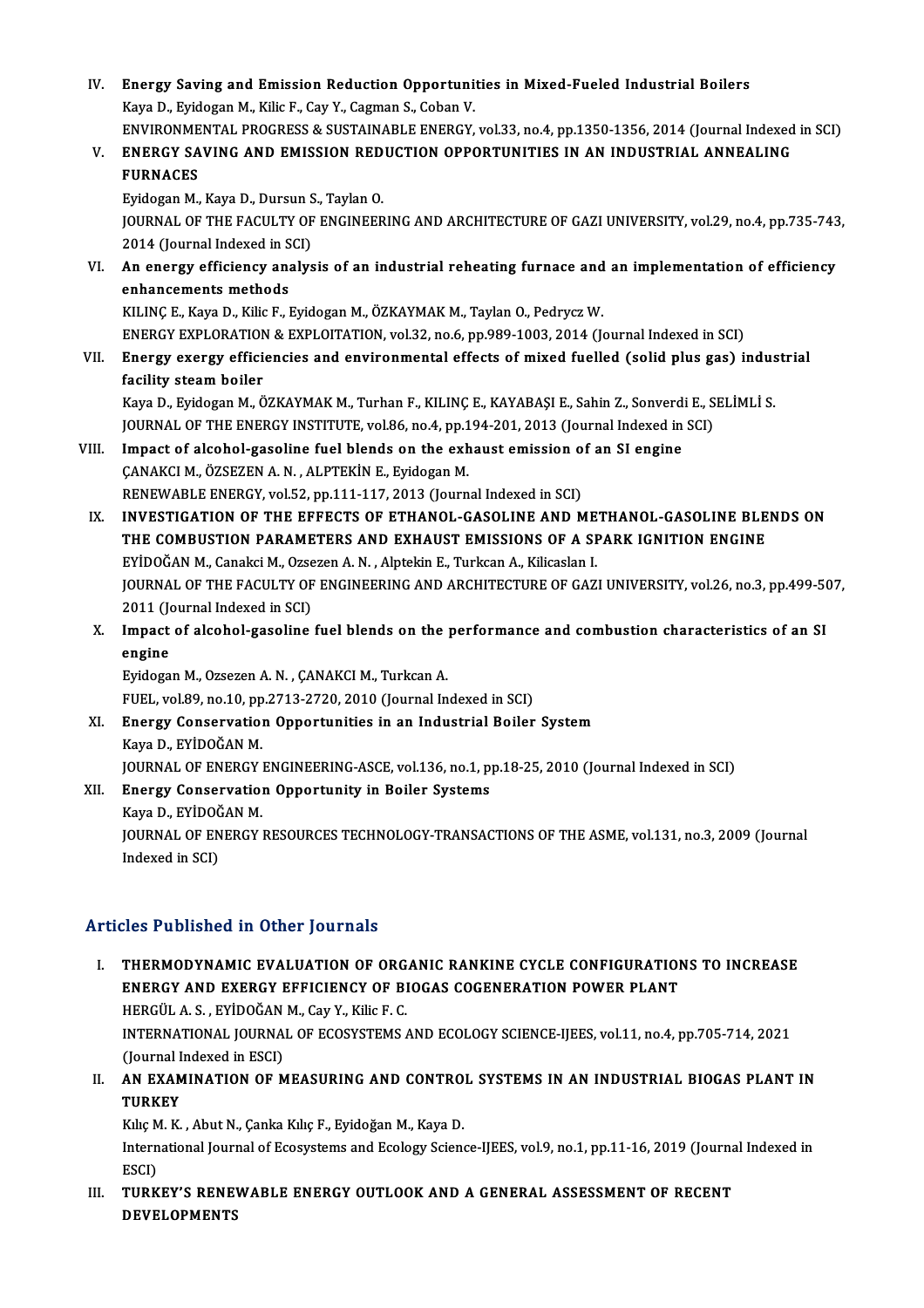Çanka Kılıç F., Kılıç M. K., Eyidoğan M., Kaya D.

International Journal of Ecosystems and Ecology Science-IJEES, vol.9, no.1, pp.1-10, 2019 (Journal Indexed in ESCI)

Canka Kılıç F., Kılıç M. K. , Eyidoğan M., Kaya D.<br>International Journal of Ecosystems and Ecology Science-IJEES, vol.9, no.1, pp.1-10, 2019 (Journal Indexed in E<br>IV. A GENERAL EVALUATION OF TURKEY'S ENERGY DIPLOMACY A Internation<br>A GENER<br>STUDIES<br>CANEA EU A GENERAL EVALUATION OF TURKEY'S ENERG<br>STUDIES<br>ÇANKA KILIÇ F., KILIÇ M. K. , EYİDOĞAN M., KAYA D.<br>International Journal of Ecosystems and Ecology Scie

STUDIES<br>ÇANKA KILIÇ F., KILIÇ M. K. , EYİDOĞAN M., KAYA D.<br>International Journal of Ecosystems and Ecology Science-IJEES, vol.9, pp.23-32, 2019 (Journal Indexed in ESCI)

- CANKA KILIÇ F., KILIÇ M. K., EYİDOĞAN M., KAYA D.<br>International Journal of Ecosystems and Ecology Science-IJEES, vol.9, pp.23-32, 2019 (J<br>V. AN ENERGY AUDIT AND OPTIMIZATION IN BAR MILL ANNEALING FURNACE<br>Hadra M. Hargil A. International Journal of Ecosystems and Ecology Science-IJEES, vol.9, pp.:<br>AN ENERGY AUDIT AND OPTIMIZATION IN BAR MILL ANNEALIN<br>Hadra M., Hergül A. S. , Kaya D., Eyidoğan M., Çanka Kılıç F., Özdemir N. C.<br>International Jo AN ENERGY AUDIT AND OPTIMIZATION IN BAR MILL ANNEALING FURNACE<br>Hadra M., Hergül A. S. , Kaya D., Eyidoğan M., Çanka Kılıç F., Özdemir N. C.<br>International Journal of Ecosystems and Ecology Science-IJEES, vol.9, pp.33-42, 20
- Hadra M., Hergül A. S. , Kaya D., Eyidoğan M., Çanka Kılıç F., Özdemir N. C.<br>International Journal of Ecosystems and Ecology Science-IJEES, vol.9, pp.33-42, 2019 (J<br>VI. Bir Otomobil Montaj Fabrikasının Enerji TüketimAnaliz International Journal of Ecosystems<br>Bir Otomobil Montaj Fabrikasını<br>PotansiyelininDeğerlendirilmesi<br>AKRAS R. KAYA D. EVİDOČAN M Bir Otomobil Montaj Fabrikas<br>PotansiyelininDeğerlendirilme<br>AKBAŞ B., KAYA D., EYİDOĞAN M.<br>Mühandia*va* Makina val 59 na 66 PotansiyelininDeğerlendirilmesi<br>AKBAŞ B., KAYA D., EYİDOĞAN M.<br>Mühendis ve Makina, vol.59, no.691, pp.85-100, 2018 (Other Refereed National Journals) AKBAŞ B., KAYA D., EYİDOĞAN M.<br>Mühendis ve Makina, vol.59, no.691, pp.85-100, 2018 (Other Refereed National Journal<br>VII. Budüstriyel Tav Fırınlarında Bir ORC Sistemi Uygulaması ile EnerjiTasarrufu<br>CANKA KU ICE, MEHMETÖNDER
- Mühendis ve Makina, vol.59, no.691, pp.85-100, 2018 (Other Refereed Natio<br>Endüstriyel Tav Fırınlarında Bir ORC Sistemi Uygulaması ile EnerjiT<br>ÇANKA KILIÇ F., MEHMET ÖNDER S., EYİDOĞAN M., KAYA D., ÖZDEMİR N. C.<br>Ceri Üniver Endüstriyel Tav Fırınlarında Bir ORC Sistemi Uygulaması ile EnerjiTasarrufu<br>ÇANKA KILIÇ F., MEHMET ÖNDER S., EYİDOĞAN M., KAYA D., ÖZDEMİR N. C.<br>Gazi Üniversitesi Fen Bilimleri Dergisi Part C: Tasarım ve TeknolojiGazi Üniv ÇANKA KILIÇ F., MEHMET ÖNDER S., EYİDOĞAN M., KAYA D., ÖZDEMİR N. C.<br>Gazi Üniversitesi Fen Bilimleri Dergisi Part C: Tasarım ve TeknolojiGazi Üniversitesi F<br>Tasarım ve Teknoloji, vol.6, no.1, pp.33-43, 2018 (Other Refereed Gazi Üniversitesi Fen Bilimleri Dergisi Part C: Tasarım ve TeknolojiGazi Üniversitesi Fen Bilimleri<br>Tasarım ve Teknoloji, vol.6, no.1, pp.33-43, 2018 (Other Refereed National Journals)<br>VIII. Bir otomobil montaj işletmesind
- Tasarım ve Teknoloji, vol.6, no.1, pp.33-43,<br>Bir otomobil montaj işletmesinde ene<br>ÇANKA KILIÇ F., EYİDOĞAN M., SAPMAZ S.<br>Çeri Üniversitesi Fen Bilimleri Dergisi Bert Bir otomobil montaj işletmesinde enerji verimliliği artırıcı çözümlerin irdelenmesi<br>ÇANKA KILIÇ F., EYİDOĞAN M., SAPMAZ S.<br>Gazi Üniversitesi Fen Bilimleri Dergisi Part C: Tasarım ve Teknoloji, vol.6, no.1, pp.149-162, 2018 CANKA KILIC F., EYİDOĞAN M.,<br>Gazi Üniversitesi Fen Bilimleri<br>Journals of Other Institutions)<br>ENERCY CONSERVATION AL Gazi Üniversitesi Fen Bilimleri Dergisi Part C: Tasarım ve Teknoloji, vol.6, no.1, pp.149-162, 2018 (Referee<br>Journals of Other Institutions)<br>IX. ENERGY CONSERVATION AND EMISSION REDUCTION THROUGH WASTE HEAT RECOVERY ON<br>COM
- Journals of Other Institutions)<br>IX. ENERGY CONSERVATION AND EMISSION REDUCTION THROUGH WASTE HEAT RECOVERY ON<br>COMPRESSED AIR SYSTEMS

SAPMAZ S., KAYA D., EYİDOĞAN M.

COMPRESSED AIR SYSTEMS<br>SAPMAZ S., KAYA D., EYİDOĞAN M.<br>INTERNATIONAL JOURNAL OF ECOSYSTEMS AND ECOLOGY SCIENCE-IJEES, vol.6, no.4, pp.509-514, 2016 (Journal SAPMAZ S., KAYA<br>INTERNATIONAL<br>Indexed in ESCI)<br>An experiments INTERNATIONAL JOURNAL OF ECOSYSTEMS AND ECOLOGY SCIENCE-IJEES, vol.6, no.4, pp.509-514, 2016 (Journal)<br>Indexed in ESCI)<br>X. An experimental examination of energy production from domestic-based waste water treatment<br>cludge

Indexed<br>**An exp**<br>sludge<br>German An experimental examination of energy proce<br>Sludge<br>Cagman S., Coban V., Eyidogan M., Kilic F., KAYA D.<br>WORLD JOURNAL OF ENCINEERING .vol.1.2, no.1.. sludge<br>Cagman S., Coban V., Eyidogan M., Kilic F., KAYA D.<br>WORLD JOURNAL OF ENGINEERING, vol.12, no.1, pp.45-49, 2015 (Journal Indexed in ESCI)<br>Effects of Vorious Nitrogan Pates to Biogas Production Vield in Angerabis Dise

Cagman S., Coban V., Eyidogan M., Kilic F., KAYA D.<br>WORLD JOURNAL OF ENGINEERING, vol.12, no.1, pp.45-49, 2015 (Journal Indexed in ESCI)<br>XI. Effects of Various Nitrogen Rates to Biogas Production Yield in Anaerobic Digesti WORLD J<br>Effects c<br>Manure<br>CORAN V Effects of Various Nitrogen Rates to Biogas Produe<br>Manure<br>ÇOBAN V., sarac h. i. , KAYA D., EYİDOĞAN M., ÇAĞMAN S.<br>Life Science Journal Acta Zhongrhou University Overseas

Life Science Journal-Acta Zhengzhou University Overseas Edition, vol.11, no.2, pp.186-190, 2014 (Refereed Journals of Other Institutions) COBAN V., sarac h. i. , KAYA D.,<br>Life Science Journal-Acta Zhen,<br>Journals of Other Institutions)<br>Energy and Exergy Efficien

XII. Energy and Exergy Efficiencies in Industrial Pumps

KAYA D., KAYABAŞI E., KILINÇ E., EYİDOĞAN M., SELİMLİ S., ÖZKAYMAK M. Energy and Exergy Efficiencies in Industrial Pumps<br>KAYA D., KAYABAŞI E., KILINÇ E., EYİDOĞAN M., SELİMLİ S., ÖZKAYMAK M.<br>INTERNATIONAL JOURNAL OF RENEWABLE ENERGY RESEARCH, vol.3, pp.27-42, 2013 (Refereed Journals of<br>Otber KAYA D., KAYABAŞ<br>INTERNATIONAL JO<br>Other Institutions)<br>The feasibility an INTERNATIONAL JOURNAL OF RENEWABLE ENERGY RESEARCH, vol.3, pp.27-42, 2013 (Refereed Journa<br>Other Institutions)<br>XIII. The feasibility analysis of household solid waste recycling and an energy production facility<br>installatio

## Other Institutions)<br>The feasibility analysis of household solid waste rect<br>installation in technical and economic point of view<br>KAVA D, EVIDOČAN M, POLAT R, CANKA KU IC E The feasibility analysis of household solid w<br>installation in technical and economic point<br>KAYA D., EYİDOĞAN M., POLAT R., ÇANKA KILIÇ F.<br>ENCIMEERING SCIENCE AND TECHNOLOCY AN IN installation in technical and economic point of view<br>KAYA D., EYİDOĞAN M., POLAT R., ÇANKA KILIÇ F.<br>ENGINEERING SCIENCE AND TECHNOLOGY-AN INTERNATIONAL JOURNAL-JESTECH, vol.16, no.1, pp.33-38, 2013 KAYA D., EYİDOĞAN M., POLAT R., CANKA KILIÇ F. (Refereed Journals of Other Institutions)

XIV. Sürdürülebilir ve Çevre Dostu Hayvancılık İşletmeciliği Hayvansal Atıklardan Biyoenerji ve Biyoürün

KAYAD.,EYİDOĞANM.,DEMİRERG.N. ,Zorba S.,ZorbaH.E.

Mühendis ve Makina, vol.52, no.622, pp.73-79, 2011 (Other Refereed National Journals)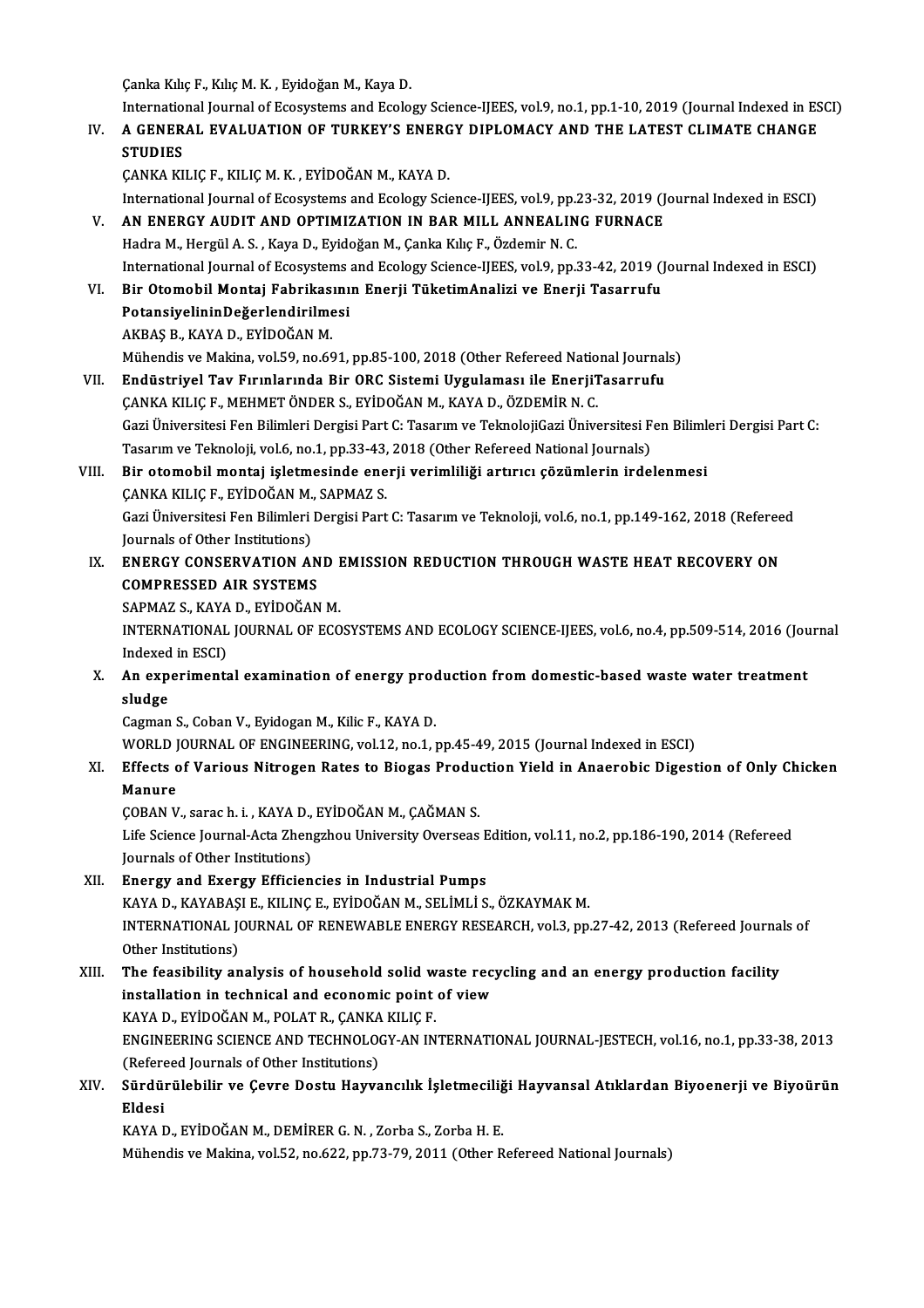# Refereed Congress / Symposium Publications in Proceedings<br>Refereed Congress / Symposium Publications in Proceedings

| Refereed Congress / Symposium Publications in Proceedings |                                                                                                                                                                                                                        |
|-----------------------------------------------------------|------------------------------------------------------------------------------------------------------------------------------------------------------------------------------------------------------------------------|
| Ι.                                                        | EKSENEL FANLARDA ENERJİ VERİMLİLİĞİ: TEKSTİL SANAYİ ÖRNEĞİ<br>TURNA B., KAYA D., EYİDOĞAN M., ÇANKA KILIÇ F.                                                                                                           |
| П.                                                        | International Marmara Sciences Congress (Autumn) 2019, Kocaeli, Turkey, 1 - 03 November 2019, pp.1111-1117<br>ENDÜSTRIYEL İŞLETMELERDE KULLANILAN SOĞUTMA KULELERİNDE ENERJİ VERİMLİLİĞİ<br>İMKANLARININ ARAŞTIRILMASI |
|                                                           | KOPARAN D., KAYA D., EYİDOĞAN M., ÇANKA KILIÇ F.                                                                                                                                                                       |
|                                                           | International Marmara Sciences Congress (Autumn) 2019, Kocaeli, Turkey, 1 - 03 November 2019, pp.1050-1054                                                                                                             |
| III.                                                      | Gaz Türbini Giriş Havasının Absorbsiyonlu Chiller ile Soğutulmasının Gaz Türbini Performansına                                                                                                                         |
|                                                           | Etkisi                                                                                                                                                                                                                 |
|                                                           | Demiral E., EYİDOĞAN M.                                                                                                                                                                                                |
|                                                           | Uluslararası Marmara Fen ve Sosyal Bilimler Kongresi (Bahar) 2019, 24 - 28 April 2019, pp.1558-1564                                                                                                                    |
| IV.                                                       | Yonga Levha Tesisinde Örnek Bir Absorbsiyon Chiller Uygulaması                                                                                                                                                         |
|                                                           | Oral B., EYİDOĞAN M.                                                                                                                                                                                                   |
|                                                           | Uluslararası Marmara Fen ve Sosyal Bilimler Kongresi (Bahar) 2019, 24 - 28 April 2019, pp.1651-1657                                                                                                                    |
| V.                                                        | Endüstriyel Formaldehit Tesisinde Zenginleştirme Kolonu Uygulamasının Enerji Verimliliğine                                                                                                                             |
|                                                           | Etkisinin İncelenmesi                                                                                                                                                                                                  |
|                                                           | Binay N., EYİDOĞAN M.                                                                                                                                                                                                  |
|                                                           | Uluslararası Marmara Fen ve Sosyal Bilimler Kongresi (Bahar) 2019, 24 - 28 April 2019, pp.1696-1701<br>TÜRKİYE'DE SEKTÖREL BAZDA ENERJİ YÖNETİM SİSTEMİUYGULAMALARININ ENERJİ                                          |
| VI.                                                       | VERİMLİLİĞİNE ETKİLERİ                                                                                                                                                                                                 |
|                                                           | KOÇAK Ö., EYİDOĞAN M., KAYA D.                                                                                                                                                                                         |
|                                                           | Uluslararası Marmara Fen ve Sosyal BilimlerKongresi (BAHAR 2019), 26 - 28 April 2019                                                                                                                                   |
| VII.                                                      | Cam Endüstrisinde Enerji Verimliliği                                                                                                                                                                                   |
|                                                           | KAYA D., ÇANKA KILIÇ F., UZUN E., EYİDOĞAN M., TAYLAN O.                                                                                                                                                               |
|                                                           | Uluslararası Marmara Fen ve Sosyal Bilimler Kongresi 2018 Bildiriler Kitabı IMASCON 2018, Kocaeli, Turkey, 23 -                                                                                                        |
|                                                           | 25 November 2018, pp.899-905                                                                                                                                                                                           |
| VIII.                                                     | A General Evaluation of Turkey's Energy Diplomacy and The Latest Climate Change Studies                                                                                                                                |
|                                                           | ÇANKA KILIÇ F., KILIÇ M. K., EYİDOĞAN M., KAYA D.                                                                                                                                                                      |
|                                                           | International Conference of Ecosystems (ICE2018), Illinois, United States Of America, 22 - 25 June 2018, pp.55-63                                                                                                      |
| IX.                                                       | An Examination of Measuring and Control Systems in An Industrial Biogas Plant in Turkey<br>KILIÇ M. K., ABUT N., ÇANKA KILIÇ F., EYİDOĞAN M., KAYA D.                                                                  |
|                                                           | International Conference of Ecosystems (ICE2018), Illinois, United States Of America, 22 - 25 June 2018, pp.64-69                                                                                                      |
| Х.                                                        | An Energy Audit and Optimization in Bar Mill Annealing Furnace                                                                                                                                                         |
|                                                           | HADRA M., HERGÜL A. S., KAYA D., EYİDOĞAN M., ÇANKA KILIÇ F., ÖZDEMİR N. C.                                                                                                                                            |
|                                                           | International Conference of Ecosystems (ICE2018), Illinois, United States Of America, 22 - 25 June 2018, pp.103-                                                                                                       |
|                                                           | 113                                                                                                                                                                                                                    |
| XI.                                                       | Turkey's Renewable Energy Outlook and A General Assessment of Recent Developments                                                                                                                                      |
|                                                           | ÇANKA KILIÇ F., KILIÇ M. K., EYİDOĞAN M., KAYA D.                                                                                                                                                                      |
|                                                           | International Conference of Ecosystems (ICE2018), Illinois, United States Of America, 22 - 25 June 2018, pp.46-54                                                                                                      |
| XII.                                                      | SIFIR KARBON AYAK İZİ İLE ATIK ISI GERİ KAZANIM PROJESİ                                                                                                                                                                |
|                                                           | KAYA D., EYİDOĞAN M., berker s., YÜCE M.                                                                                                                                                                               |
|                                                           | 4. ULUSLARARASI MUHENDİSLİK MİMARLIK VE TASARIM KONGRESİ, 23 - 24 April 2018                                                                                                                                           |
| XIII.                                                     | Türkiye'de Lif Levha (MDF) Üretiminde Elektrik Enerjisi Verimliliği                                                                                                                                                    |
|                                                           | BİLGİN H., EYİDOĞAN M., ÇANKA KILIÇ F., KAYA D.                                                                                                                                                                        |
|                                                           | 1st International Conference on Energy Systems Engineering, Karabük, Turkey, 2 - 04 November 2017, pp.251-254                                                                                                          |
| XIV.                                                      | Bir Kimyasal Üretim Tesisinde Absorbsiyonlu Soğutucu ile Atık Isı Geri Kazanımı<br>YILDIRIM İ. M., KAYA D., EYİDOĞAN M., ÇANKA KILIÇ F., ÖZDEMİR N. C.                                                                 |
|                                                           | 1 st International Conference on Energy System Engineering, Karabük, Turkey, 2 - 04 November 2017, pp.205-210                                                                                                          |
| XV.                                                       | Bir Kimyasal Üretim Tesisinde Absorbsiyonlu Soğutucu ile Atık Isı Geri Kazanımı                                                                                                                                        |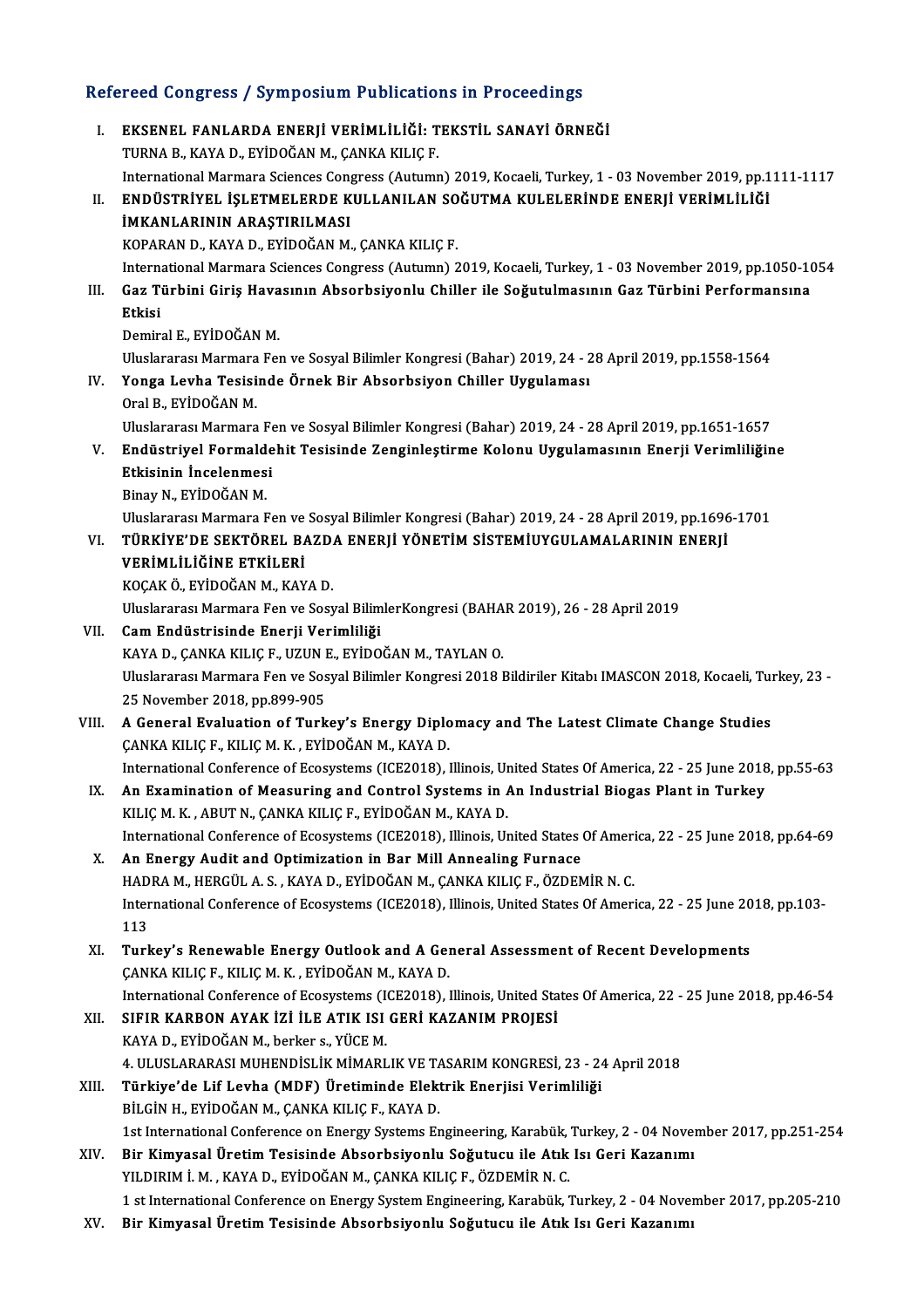YILDIRIMİ.M. ,KAYAD.,EYİDOĞANM.,ÇANKAKILIÇF.,ÖZDEMİRN.C. YILDIRIM İ. M. , KAYA D., EYİDOĞAN M., ÇANKA KILIÇ F., ÖZDEMİR N. C.<br>1st International Conference on Energy Systems Engineering, Karabük, Turkey, 2 - 04 November 2017, pp.205-210<br>Bir Entegne Tekstil Ünetim İsletmesinde Ene XVI. Bir Entegre Tekstil Üretim İşletmesinde Enerji Verimliği Çalışması<br>SERT M. Ö., EYİDOĞAN M., ÇANKA KILIÇ F., KAYA D. 1st International Conference on Energy Systems Eng<br>Bir Entegre Tekstil Üretim İşletmesinde Enerji<br>SERT M. Ö., EYİDOĞAN M., ÇANKA KILIÇ F., KAYA D.<br>1st International Conference on Energy Systems Eng Bir Entegre Tekstil Üretim İşletmesinde Enerji Verimliği Çalışması<br>SERT M. Ö., EYİDOĞAN M., ÇANKA KILIÇ F., KAYA D.<br>1st International Conference on Energy Systems Engineering, Karabük, Turkey, 2 - 04 November 2017, pp.246-XVII. Endüstriyel Bir Biyogaz Tesisinde Ölçme ve KontrolSisteminin İncelenmesi 1st International Conference on Ene<br>Endüstriyel Bir Biyogaz Tesisine<br>KAYA F. M., EYİDOĞAN M., KAYA D.<br>1st International Conference on Ene 1st International Conference on Energy Systems EngineeringNovember 2-4, 2017KBU—Karabuk, Turkey, 2 - 04<br>November 2017 KAYA F. M., EYİDOĞAN M., KAYA D. 1st International Conference on Energy Systems EngineeringNoveml<br>November 2017<br>XVIII. Energy Efficiency Analysis of an Automobile Assembly Plant<br>CANKA KILICE EVIDOČAN M. SAPMAZ S. VÜCE M November 2017<br>Energy Efficiency Analysis of an Automobile A<br>ÇANKA KILIÇ F., EYİDOĞAN M., SAPMAZ S., YÜCE M.<br>2 nd International Energy Engineering Conference 2 nd InternationalEnergyEngineeringConference,Gaziantep,Turkey,12 -13October 2017,vol.1,pp.126 XIX. Energy Efficiency Studies in The Production of the Ceramic Tile Materials in Turkey 2 nd International Energy Engineering Conference<br>Energy Efficiency Studies in The Production<br>EYİDOĞAN M., ÇANKA KILIÇ F., YÜCE M., KAYA D. Energy Efficiency Studies in The Production of the Ceramic Tile Materials in Turkey<br>EYİDOĞAN M., ÇANKA KILIÇ F., YÜCE M., KAYA D.<br>2nd International Energy Engineering Conference 12-13 October 2017, Gaziantep, Turkey, Gazia EYİDOĞAN M., ÇANKA KIL<br>2nd International Energy<br>13 October 2017, pp.511<br>Energy Efficionay Studi 2nd International Energy Engineering Conference 12-13 October 2017, Gazianter<br>13 October 2017, pp.511<br>XX. Energy Efficiency Studies in Ceramic Sanitary Ware Industry in Turkey 13 October 2017, pp.511<br>XX. Energy Efficiency Studies in Ceramic Sanitary Ware Industry in Turkey<br>CANKA KILIC F., EYİDOĞAN M., YÜCE M., UZUN E. Energy Efficiency Studies in Ceramic Sanitary Ware Industry in Turkey<br>ÇANKA KILIÇ F., EYİDOĞAN M., YÜCE M., UZUN E.<br>UEMK 2017 "2nd International Energy and Engineering Conference, Gaziantep, Turkey, 12 - 13 October 2017,<br>n CANKA<br>UEMK 2<br>pp.512<br>ENERC UEMK 2017 "2nd International Energy and Engineering Conference, Gaziantep, Turkey, 12 - 13 October 2017,<br>pp.512<br>XXI. ENERGY EFFICIENCY STUDIES IN THE PRODUCTION OF THE CERAMIC TILE MATERIALS IN TURKEY<br>EVIDOČAN M. CANKA KU pp.512<br><mark>ENERGY EFFICIENCY STUDIES IN THE PROD</mark><br>EYİDOĞAN M., ÇANKA KILIÇ F., YÜCE M., KAYA D.<br>2nd International Energy Engineering Conference ENERGY EFFICIENCY STUDIES IN THE PRODUCTION OF THE CERAMIC TILE MATERIALS IN TU<br>EYİDOĞAN M., ÇANKA KILIÇ F., YÜCE M., KAYA D.<br>2nd International Energy Engineering Conference, Gaziantep, Turkey, 12 - 13 October 2017, vol.1, EYİDOĞAN M., ÇANKA KILIÇ F., YÜCE M., KAYA D.<br>2nd International Energy Engineering Conference, Gaziantep, Turkey, 12 - 13 October 2017, vo<br>XXII. ENERGY EFFICIENCY STUDIES IN CERAMIC SANITARY WARE INDUSTRY IN TURKEY<br>CANKA K 2nd International Energy Engineering Conference<br>ENERGY EFFICIENCY STUDIES IN CERAMIC<br>ÇANKA KILIÇ F., EYİDOĞAN M., YÜCE M., UZUN E. ENERGY EFFICIENCY STUDIES IN CERAMIC SANITARY WARE INDUSTRY IN TURKEY<br>ÇANKA KILIÇ F., EYİDOĞAN M., YÜCE M., UZUN E.<br>2nd International Energy Engineering Conference, Gaziantep, Turkey, 12 - 13 October 2017, vol.1, pp.512<br>En CANKA KILIÇ F., EYİDOĞAN M., YÜCE M., UZUN E.<br>2nd International Energy Engineering Conference, Gaziantep, Turkey, 12 - 13 October 2017, v<br>2XIII. Energy saving in industrial annealing furnaces through an ORC system applicat 2nd International Energy Engineering Conference, Gaziantep, Turke<br>Energy saving in industrial annealing furnaces through an C<br>CANKA KILIÇ F., SERT M. Ö. , EYİDOĞAN M., KAYA D., ÖZDEMİR N. C.<br>III. International Iren and Ste Energy saving in industrial annealing furnaces through an ORC system application<br>ÇANKA KILIÇ F., SERT M. Ö. , EYİDOĞAN M., KAYA D., ÖZDEMİR N. C.<br>III. International Iron and Steel Symposium (UDCS'17) Iron and Steel Institu CANKA KILIC F., SERT M. Ö. , EYİDOĞAN M., KAYA D., ÖZDEMİR N. C.<br>III. International Iron and Steel Symposium (UDCS'17) Iron and Steel<br>Turkey, 3-5 April 2017, Karabük, Turkey, 3 - 05 April 2017, pp.83-88<br>The effect of tempe III. International Iron and Steel Symposium (UDCS'17) Iron and Steel Institute, Karabuk University, Karabuk<br>Turkey, 3-5 April 2017, Karabük, Turkey, 3 - 05 April 2017, pp.83-88<br>XXIV. The effect of temperature on biogas pro Turkey, 3-5 April 2017, Karabük, Turkey, 3 - 05 April 2017, pp.83-88<br>The effect of temperature on biogas production by co-digestion of cattle manure with poultry<br>manure and cheese whey The effect of temperature on biogas production by co-di<br>manure and cheese whey<br>ÇALHAN R., KAYA D., ÇANKA KILIÇ F., EYİDOĞAN M., SAPMAZ S.<br>The 2nd International Conference on Givil and Environmental E. manure and cheese whey<br>ÇALHAN R., KAYA D., ÇANKA KILIÇ F., EYİDOĞAN M., SAPMAZ S.<br>Turkay 8, .10 May 2017, np.3493, 3500. CALHAN R., KAYA D., CANKA KILIC F., EY<br>The 2nd International Conference on Civ<br>Turkey, 8 - 10 May 2017, pp.3493-3500<br>Feonomia Analysia of Biogas Buodus The 2nd International Conference on Civil and Environmental Engineer<br>Turkey, 8 - 10 May 2017, pp.3493-3500<br>XXV. Economic Analysis of Biogas Production from Chicken Manure<br>COBAN V. CAČMAN S. EVIDOČAN M. CANKA KUJC E. KAYA D Turkey, 8 - 10 May 2017, pp.3493-3500<br>Economic Analysis of Biogas Production from Chicken Manure<br>ÇOBAN V., ÇAĞMAN S., EYİDOĞAN M., ÇANKA KILIÇ F., KAYA D. Economic Analysis of Biogas Production from Chicken Manure<br>ÇOBAN V., ÇAĞMAN S., EYİDOĞAN M., ÇANKA KILIÇ F., KAYA D.<br>International Ege Energy Symposium and Exhibition, AFYONKARAHİSAR, Turkey, 11 - 13 May 2016, pp.685-691<br>E COBAN V., ÇAĞMAN S., EYİDOĞAN M., ÇANKA KILIÇ F., KAYA D.<br>International Ege Energy Symposium and Exhibition, AFYONKARAHİSAR, Turkey, 11 - 13 May 2016, pp.685-6<br>XXVI. Energy Conservation and Emission Reduction through W Internatic<br>Energy C<br>Systems<br>SARMAZ Energy Conservation and Emission Reduction through Waste Heat Recovery on Compressed Air Systems<br>SAPMAZ S., KAYA D., EYİDOĞAN M. 6th International Conference of Ecosystems, 2 - 06 June 2016 XXVII. Endüstriyel Tesislerde Enerji Verimliliği Uygulamaları I 6th International Conference of Ecosystems, 2 - 06 June 2016<br>Endüstriyel Tesislerde Enerji Verimliliği Uygulamaları I<br>KAYA D., EYİDOĞAN M., ÇOBAN V., ÇAĞMAN S., HERGÜL A. S. , SAPMAZ S.<br>6. Enerji Verimliliği Kalitesi Semne 6. Enerji Verimliliği Kalitesi Sempozyumu ve Sergisi Enerji Verimliliği Kongresi 2015, Sakarya, Turkey, 4 - 06 June<br>2015, vol.1, pp.157-159 KAYA D., EYİDOĞAN M., (<br>6. Enerji Verimliliği Kalit<br>2015, vol.1, pp.157-159<br>Endüstriyal Tesisland XXVIII. Endüstriyel Tesislerde Enerji Verimliliği Uygulamaları II 2015, vol.1, pp.157-159<br>Endüstriyel Tesislerde Enerji Verimliliği Uygulamaları II<br>KAYA D., EYİDOĞAN M., ÇOBAN V., ÇAĞMAN S., HERGÜL A. S. , SAPMAZ S.<br>6. Enerji Verimliliği Kalitesi Semnegyumu ve Sergisi Enerji Verimliliği 6. Enerji Verimliliği Kalitesi Sempozyumu ve Sergisi Enerji Verimliliği Kongresi 2015, Sakarya, Turkey, 4 - 06 June<br>2015, vol.1, pp.160-162 KAYA D., EYİDOĞAN M., (<br>6. Enerji Verimliliği Kalit<br>2015, vol.1, pp.160-162<br>ENERCY CONSERVATI XXIX. ENERGY CONSERVATION AND EFFICIENCY INCREASING STUDIES IN AN INDUSTRIAL BOILER